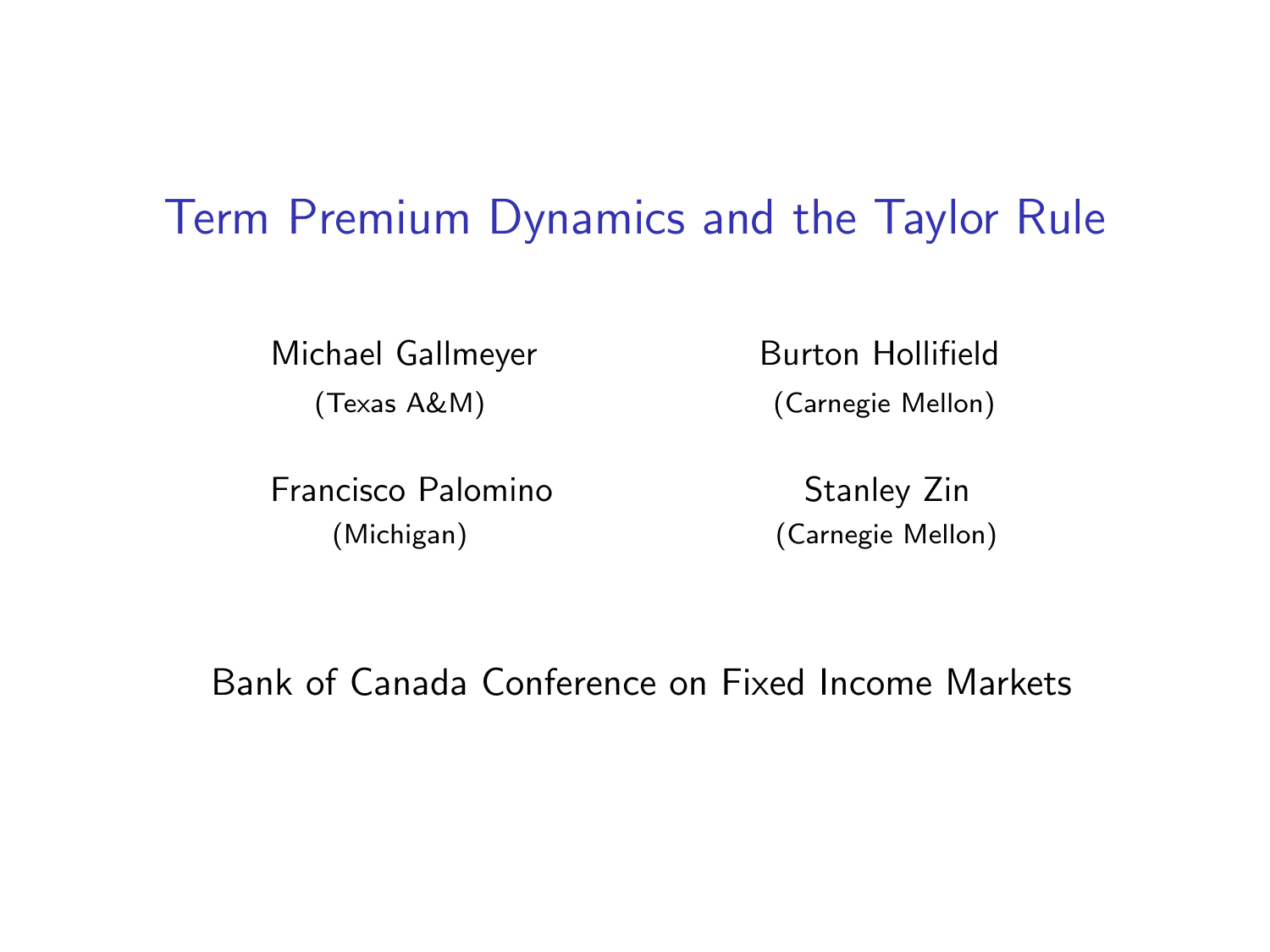#### **Motivation**

- Empirical success of NA affine term-structure models.
	- Essentially vs. completely affine: Essentially more flexible.
	- Limited economic interpretations of these models.
- Ideal to link back to the macroeconomy.
	- Identify the latent state variables.
		- Macro aggregates.
		- Monetary policy state variables.
	- Determine the pricing kernel through g.e. restrictions.
	- Model monetary authority setting a short-term nominal rate,

$$
i_t^{(1)} = f(\text{macro variables}),
$$

imposes additional restrictions.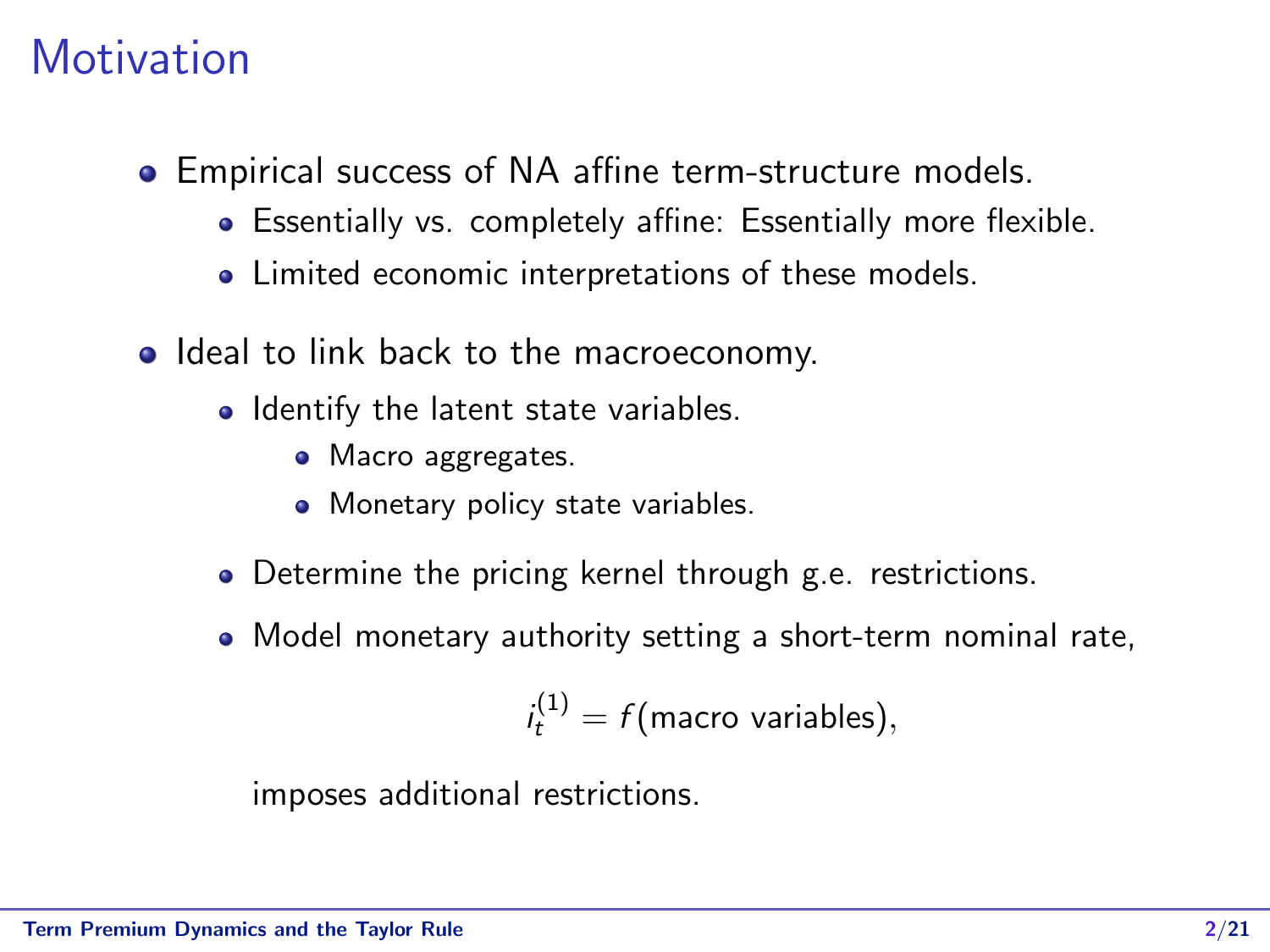#### **Questions**

- Can we provide an economic interpretation in conjunction with an interest rate policy rule to an essentially affine model?
- What can we learn about term premiums when inflation is determined by an interest rate policy rule?
- Is monetary policy an important source of long-term interest rate variability?
- Can we learn about policy regimes from long-term rates?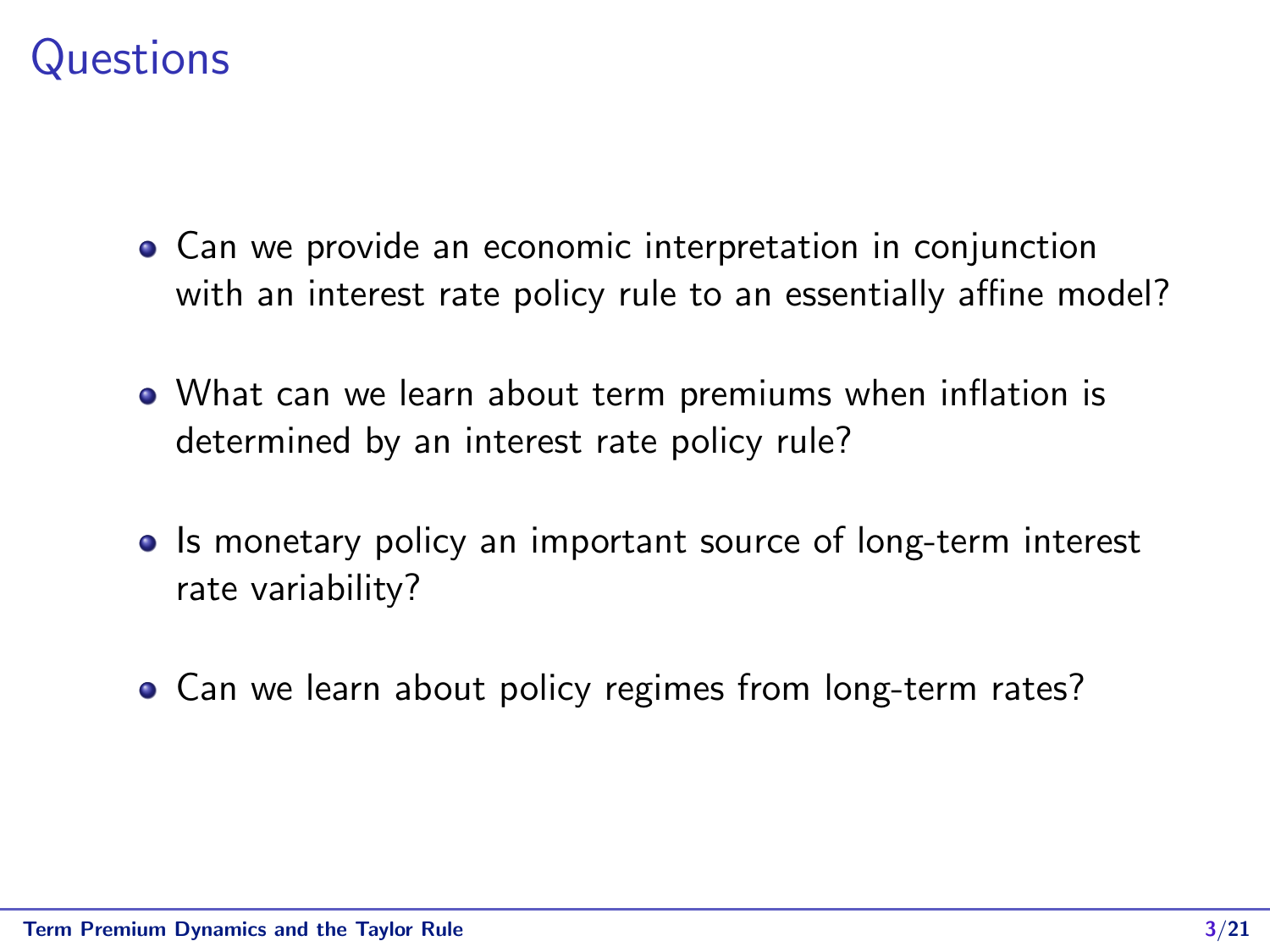## Approach and Findings

Endowment economy with:

- preference shocks,
- an interest rate policy rule to pin down inflation,

Leads to an essentially affine equilibrium model for yields.

- The interest rate rule helps capture an upward-sloping yield curve, volatile long-term yields, & macroeconomic dynamics.
- Recent features of interest rates are consistent with a more aggressive response to inflation in monetary policy.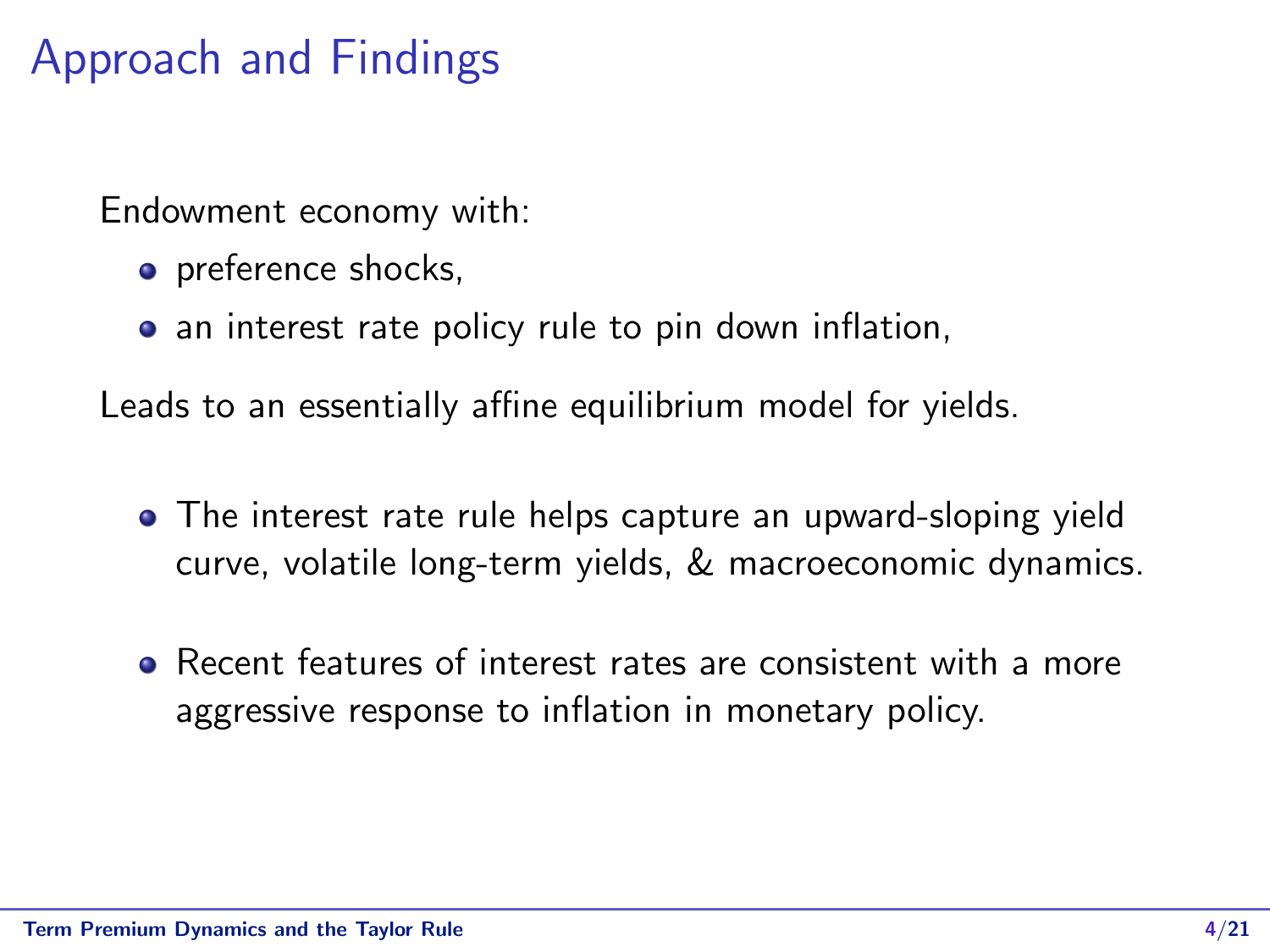### Related literature

- Wachter (2006) Campbell-Cochrane habits. Exogenous inflation.
- Piazzesi & Schneider (2006) Recursive utility & learning. Exogenous inflation. Inflation is bad news for consumption.
- **Buraschi & Jiltsov (2007)** Campbell-Cochrane habits. Money supply determines inflation.
- Gallmeyer, Hollifield, & Zin (2005) & Palomino (2007) "New Keynesian" macro model with an affine term structure. Inflation determined by monetary policy & firms' staggered price setting.
- **Gallmeyer et al. (2007)** Recursive utility & stochastic volatility. An interest-rate policy rule determines inflation. Endogenous negative correlation between inflation & consumption.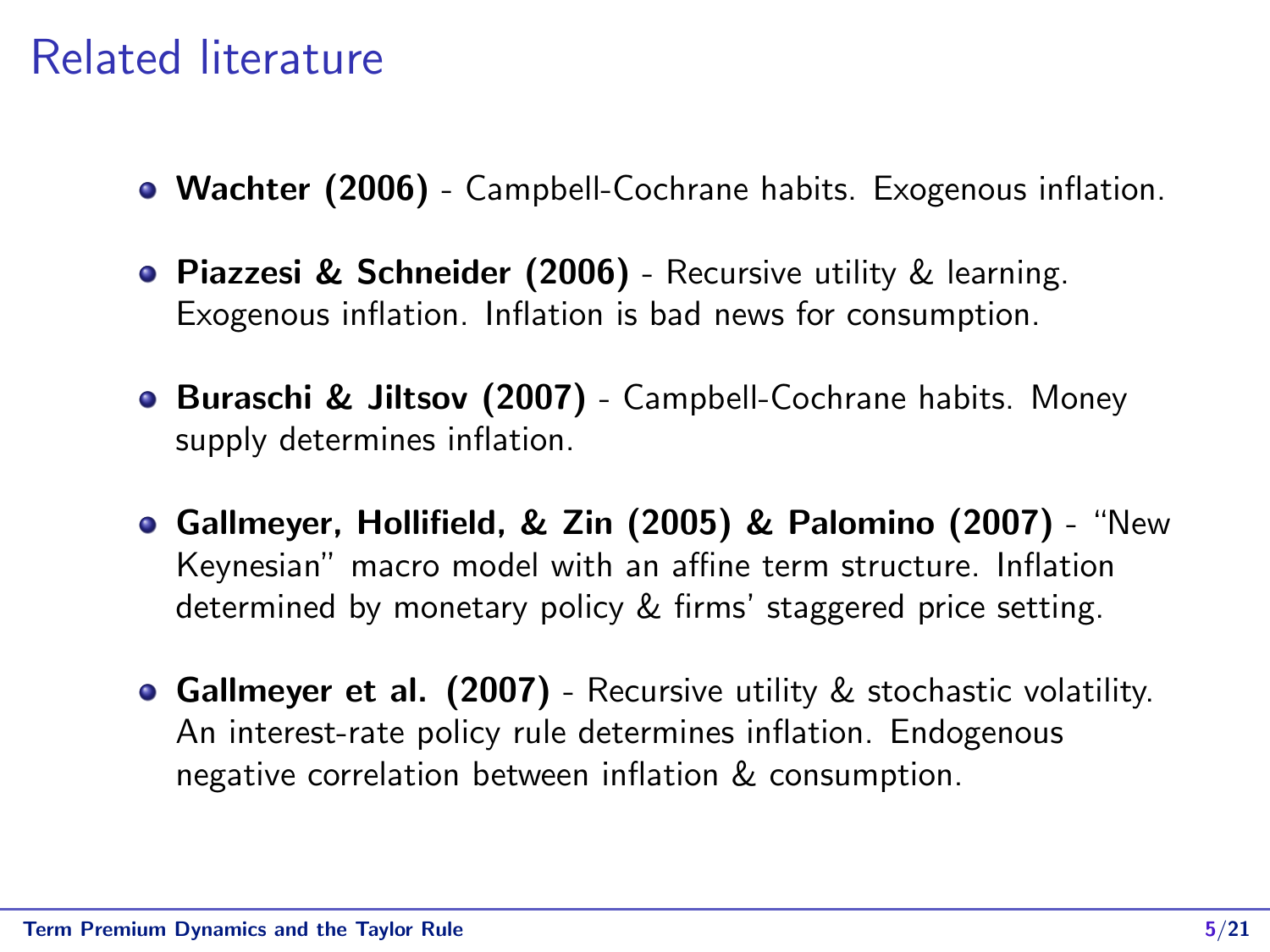## Nominal Yields Across Maturity

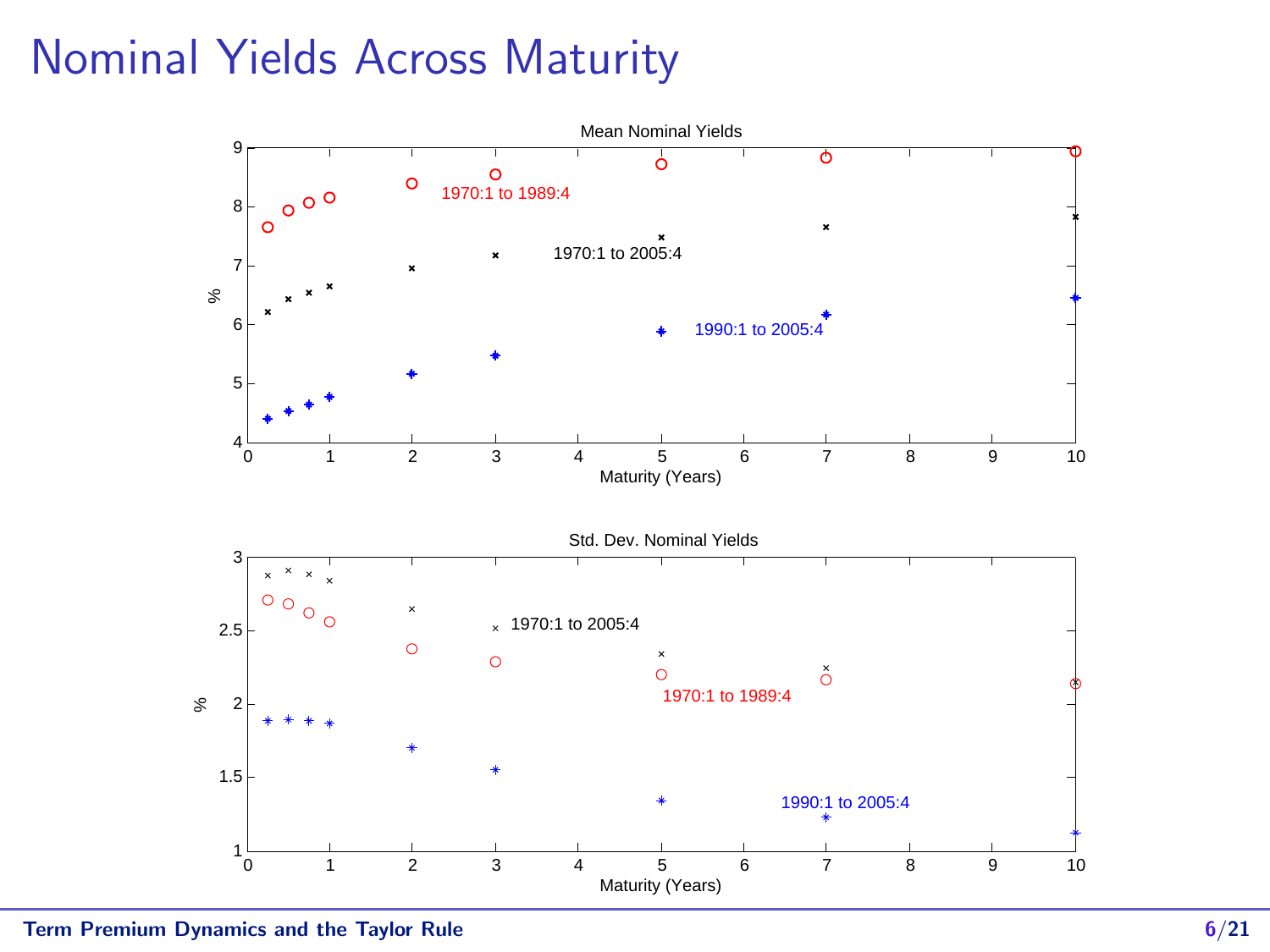## Completely vs. Essentially Affine Models

Completely affine pricing kernel:

$$
-\log M_{t+1} = \Gamma_0 + \Gamma_1^{\top} \mathbf{s}_t + \lambda \Sigma (\mathbf{s}_t)^{1/2} \varepsilon_{t+1}.
$$

• Essentially affine pricing kernel:

$$
- \log M_{t+1} = \Gamma_0 + \Gamma_1^{\top} \mathbf{s}_t + \frac{1}{2} \lambda(\mathbf{s}_t)^{\top} \Sigma \lambda(\mathbf{s}_t) + \lambda(\mathbf{s}_t)^{\top} \Sigma^{1/2} \varepsilon_{t+1}
$$
  
with  $\lambda(\mathbf{s}_t) = \lambda_0 + \lambda_1 \mathbf{s}_t$ .

• Interest rates:

$$
e^{-ni_t^{(n)}} = \mathbb{E}_t [M_{t+n}] \quad \Rightarrow \quad i_t^{(n)} = \frac{1}{n} \left[ A_n + \mathcal{B}_n^\top \mathbf{s}_t \right].
$$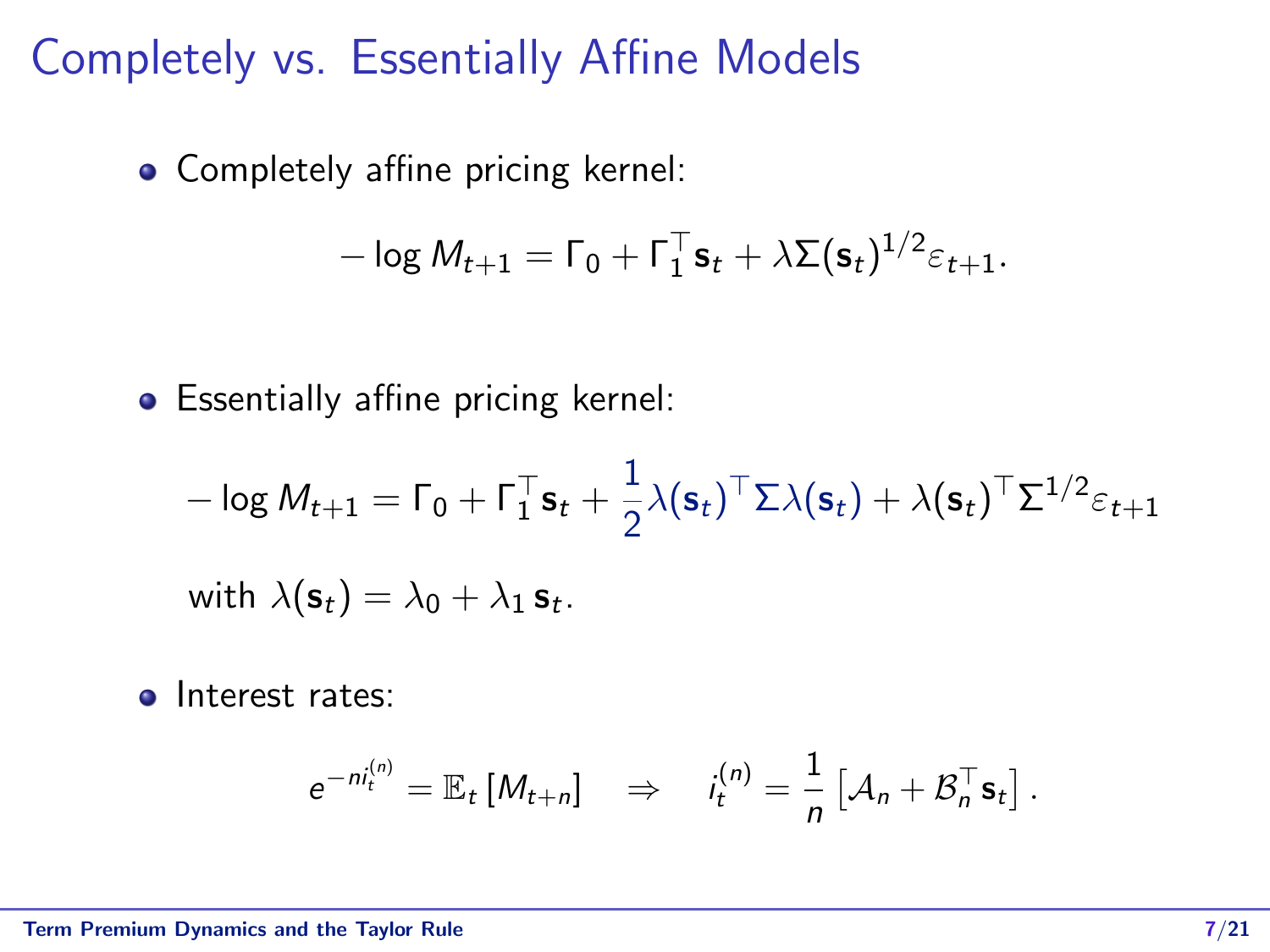## Long Rate Volatility in Essentially Affine Models



- Φ: Autocorrelation of state variables.
- $\lambda_1$ : Price-of-risk sensitivity to state variables.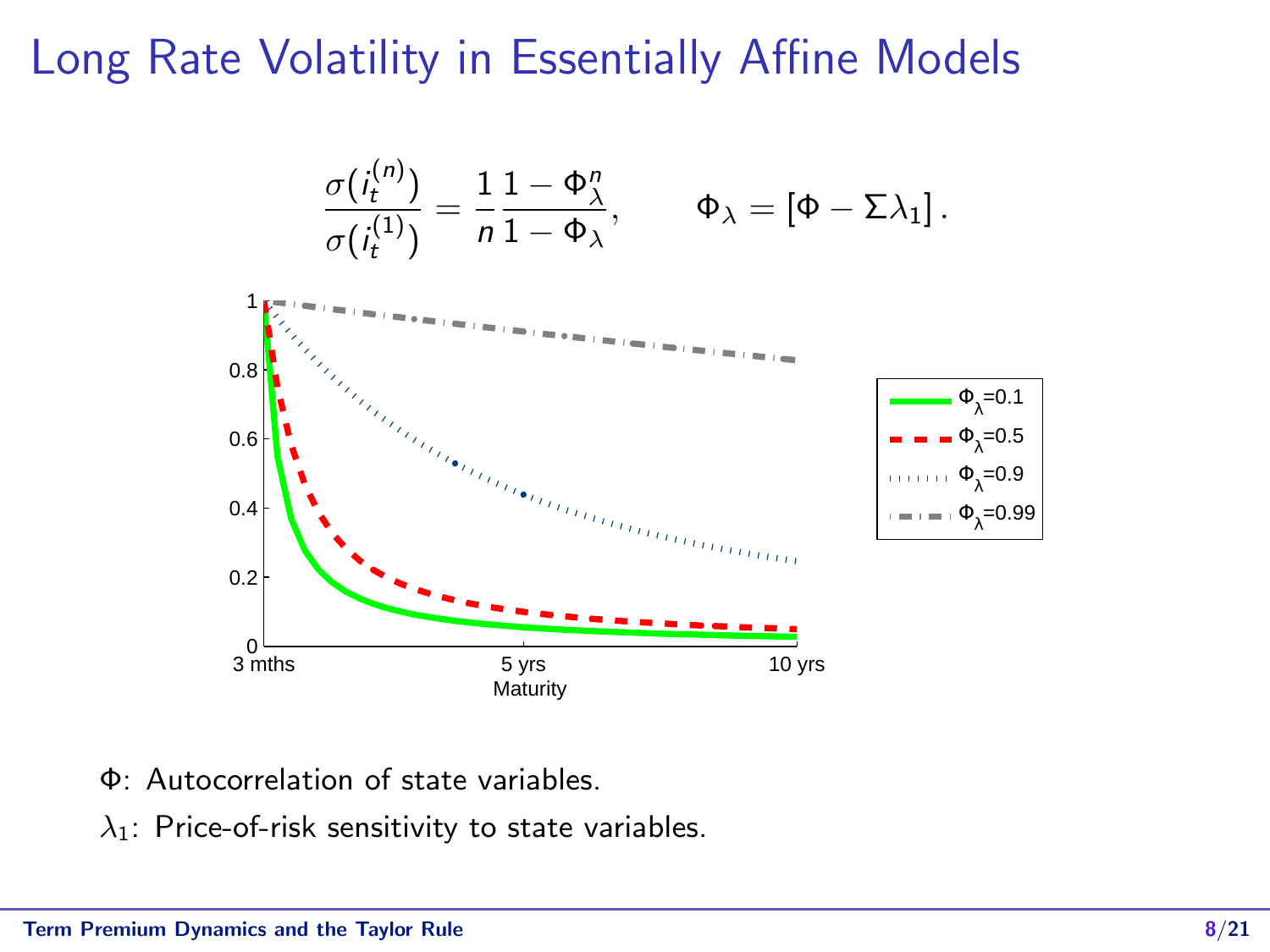Essentially Affine Economic Model - Real Part

• Utility: 
$$
\mathbb{E}\left[\sum_{t=0}^{\infty}e^{-\delta t}\frac{\mathcal{C}_t^{1-\gamma}}{1-\gamma}Q_t\right].
$$

• Consumption Growth  $(c \equiv \log C)$ :

$$
\Delta c_{t+1} = (1 - \phi_c)\theta_c + \phi_c \Delta c_t + \sigma_c \varepsilon_{c,t+1}.
$$

• Preference Shock 
$$
(q \equiv \log Q)
$$
:

$$
-\Delta q_{t+1} = \frac{1}{2} \left( \eta_c \Delta c_t + \eta_\nu \nu_t \right)^2 \sigma_c^2 + \left( \eta_c \Delta c_t + \eta_\nu \nu_t \right) \sigma_c \varepsilon_{c,t+1}.
$$

Essentially Affine Pricing Kernel:

$$
-\log M_{t+1} = \delta + \gamma \Delta c_{t+1} - \Delta q_{t+1}.
$$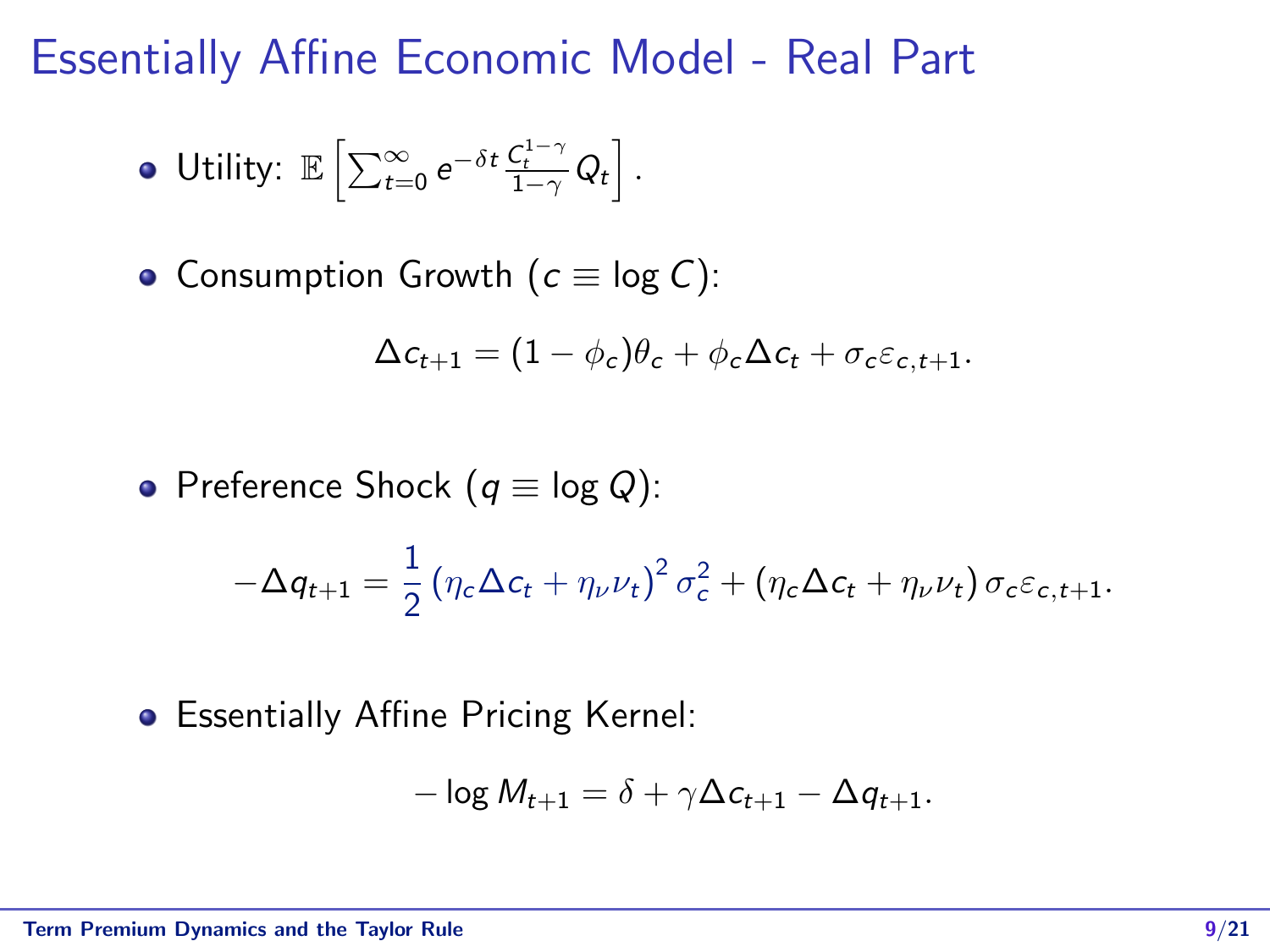#### Essentially Affine Economic Model - Nominal

Nominal Pricing Kernel:

$$
\log(M_{t+1}^{\$}) = \log(M_{t+1}) - \pi_{t+1}
$$

Exogenous inflation - a benchmark:

$$
\pi_{t+1} = (1 - \phi_{\pi})\theta_{\pi} + \phi_{\pi}\pi_t + \sigma_{\pi}\varepsilon_{\pi,t+1}, \quad \varepsilon_{\pi,t+1} \perp \text{ other shocks.}
$$
  

$$
\Rightarrow i_t^{(n)} = \mathcal{A}_n^{\$} + \mathcal{B}_{n,c}^{\$}\Delta c_t + \mathcal{B}_{n,\nu}^{\$}\nu_t + \mathcal{B}_{n,\pi}^{\$}\pi_t.
$$

• Endogenous inflation via a "Taylor Rule."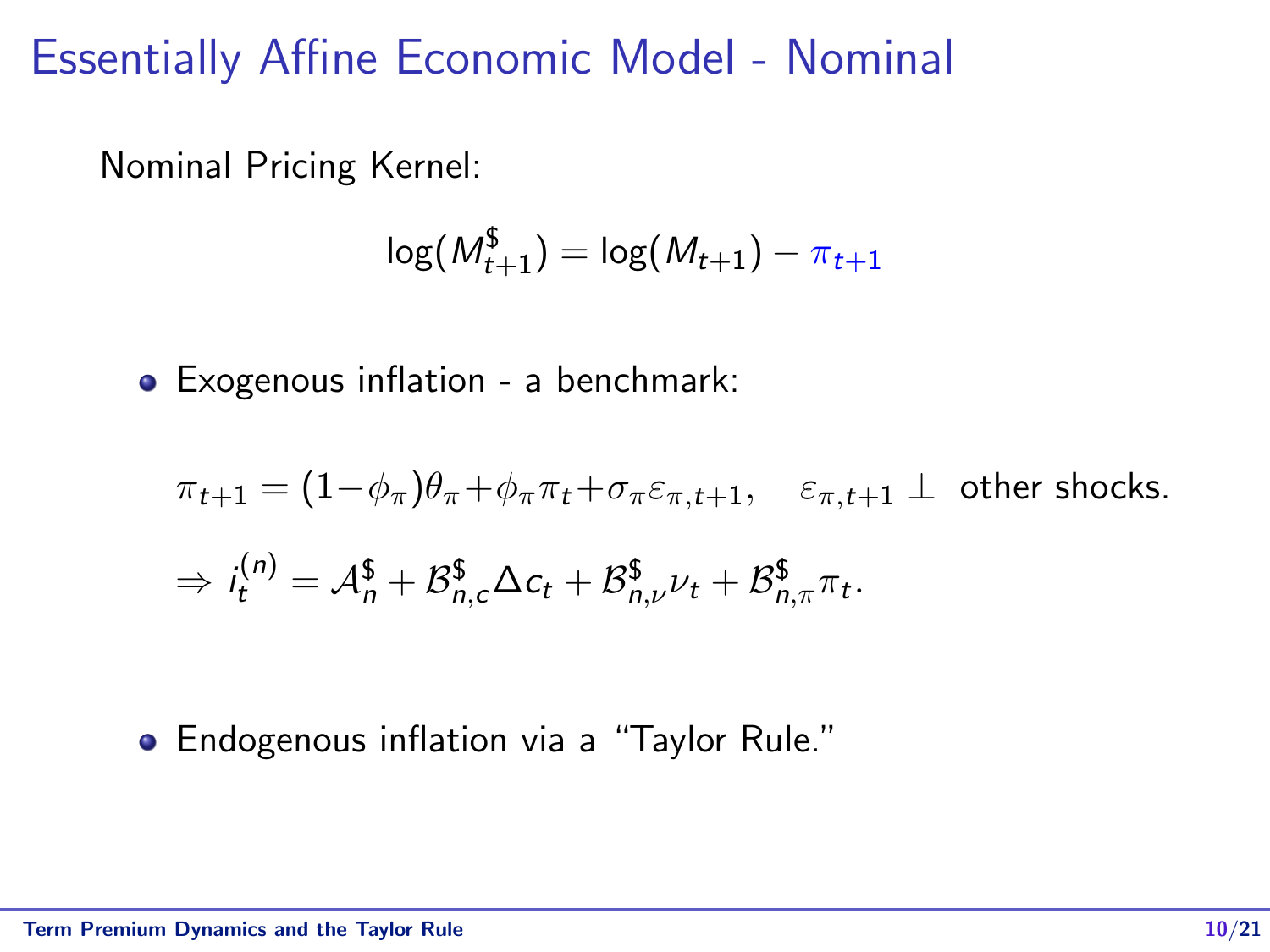## Economic Model - Endogenous Inflation via "Taylor Rule"

Monetary policy sets the 1-period nominal yield:

$$
i_t = \overline{\imath} + \imath_c \Delta c_t + \imath_{\pi} \pi_t + u_t
$$

with the "monetary policy shock" given by

$$
u_t = \phi_u u_{t-1} + \sigma_u \varepsilon_{u,t}.
$$

 $\pi_t$  must simultaneously satisfy:

**1** the "Taylor Rule."

2 the NA bond pricing equation.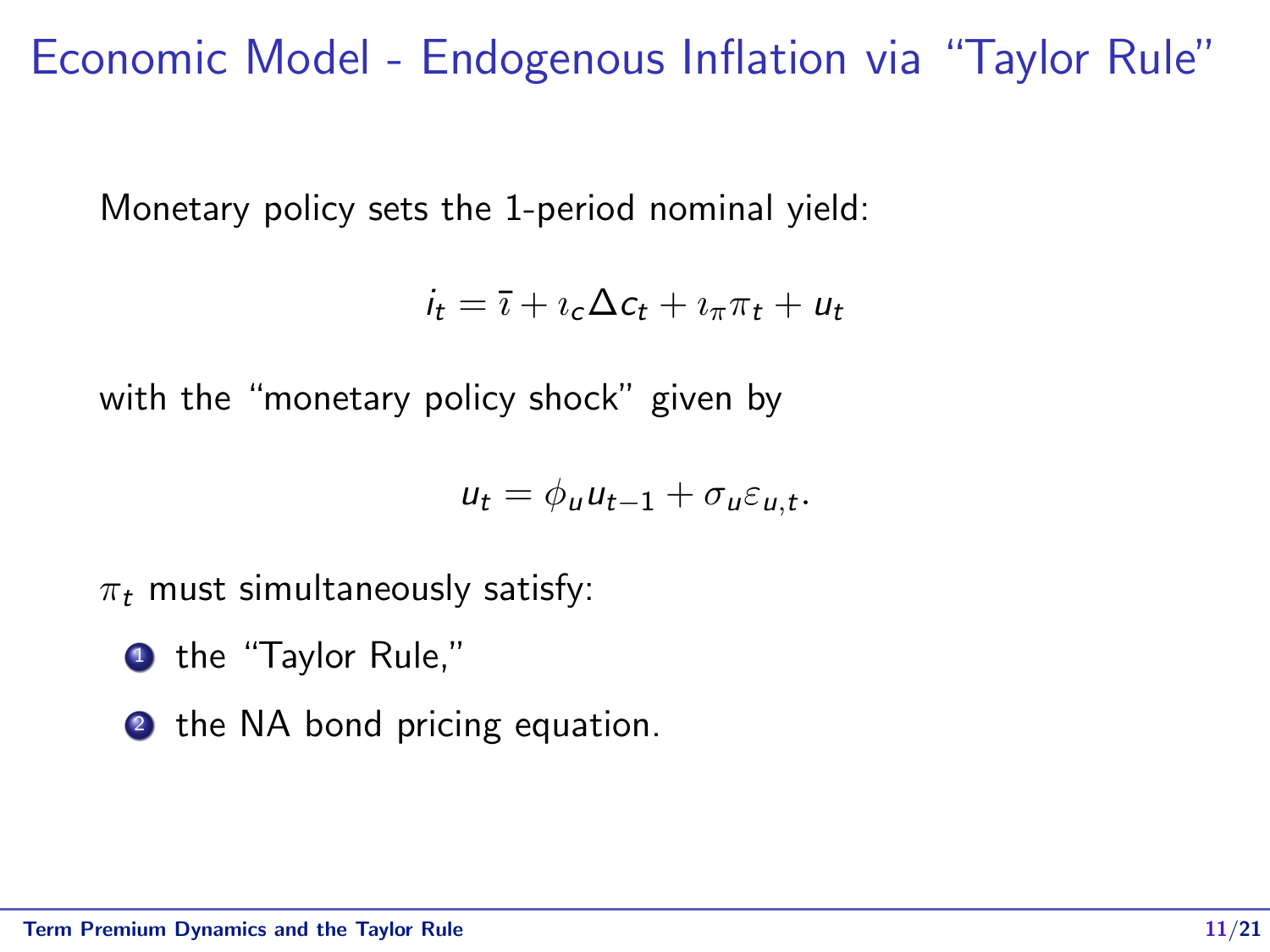Equilibrium Inflation Process: "Guess and Verify"

$$
\frac{i_t}{i + i_c \Delta c_t + i_\pi \underbrace{(\bar{\pi} + \pi_c \Delta c_t + \pi_\nu \nu_t + \pi_u u_t)}_{\text{guess for }\pi_t} + u_t}
$$
\n
$$
= -\log E_t[\exp\{\log M_{t+1} - \underbrace{(\bar{\pi} + \pi_c \Delta c_{t+1} + \pi_\nu \nu_{t+1} + \pi_u u_{t+1})}_{\text{guess for }\pi_{t+1}}\}]
$$

$$
\pi_c = \frac{\gamma(\phi_c - \sigma_c^2 \eta_c) - i_c}{i_\pi - (\phi_c - \sigma_c^2 \eta_c)}, \qquad \pi_\nu = -\frac{(\gamma + \pi_c)\sigma_c^2 \eta_\nu}{i_\pi - \phi_\nu}, \quad \pi_\nu = -\frac{1}{i_\pi - \phi_\nu}.
$$

$$
\Rightarrow i_t^{(n)} = \mathcal{A}_n^{\$} + \mathcal{B}_{n,c}^{\$} \Delta c_t + \mathcal{B}_{n,\nu}^{\$} \nu_t + \mathcal{B}_{n,u}^{\$} u_t.
$$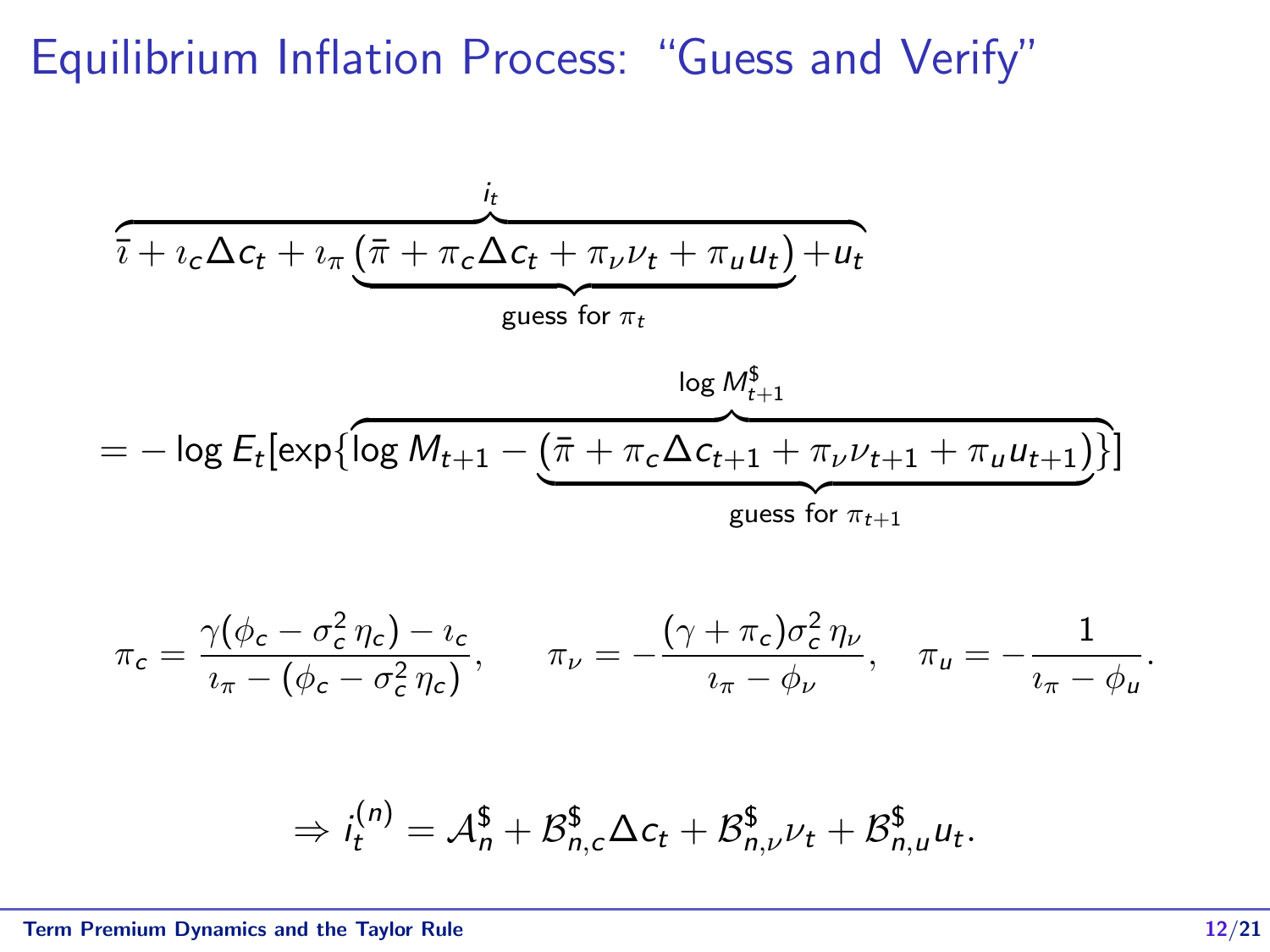#### Prices of Risk

Shocks: 
$$
\varepsilon = (\varepsilon_c, \varepsilon_{\nu}, \varepsilon_u \text{ or } \varepsilon_{\pi}).
$$

\n• Real

\n
$$
\lambda(\mathbf{s}_t) = (\gamma + \eta_c \Delta c_t + \eta_{\nu} \nu_t, 0, 0)^\top.
$$

• Nominal - exogenous  $\pi$ 

$$
\lambda^{\$}(\mathbf{s}_t) = \lambda(\mathbf{s}_t) + (0, 0, 1)^{\top}.
$$

• Nominal - endogenous  $\pi_t = \bar{\pi} + \pi_c \Delta c_t + \pi_v \nu_t + \pi_u u_t$  $\lambda^{\$}(\mathsf{s}_t) = \lambda(\mathsf{s}_t) + \left(\pi_c, \, \pi_{\nu}, \, \pi_{\mathsf{u}}\right)^{\top}.$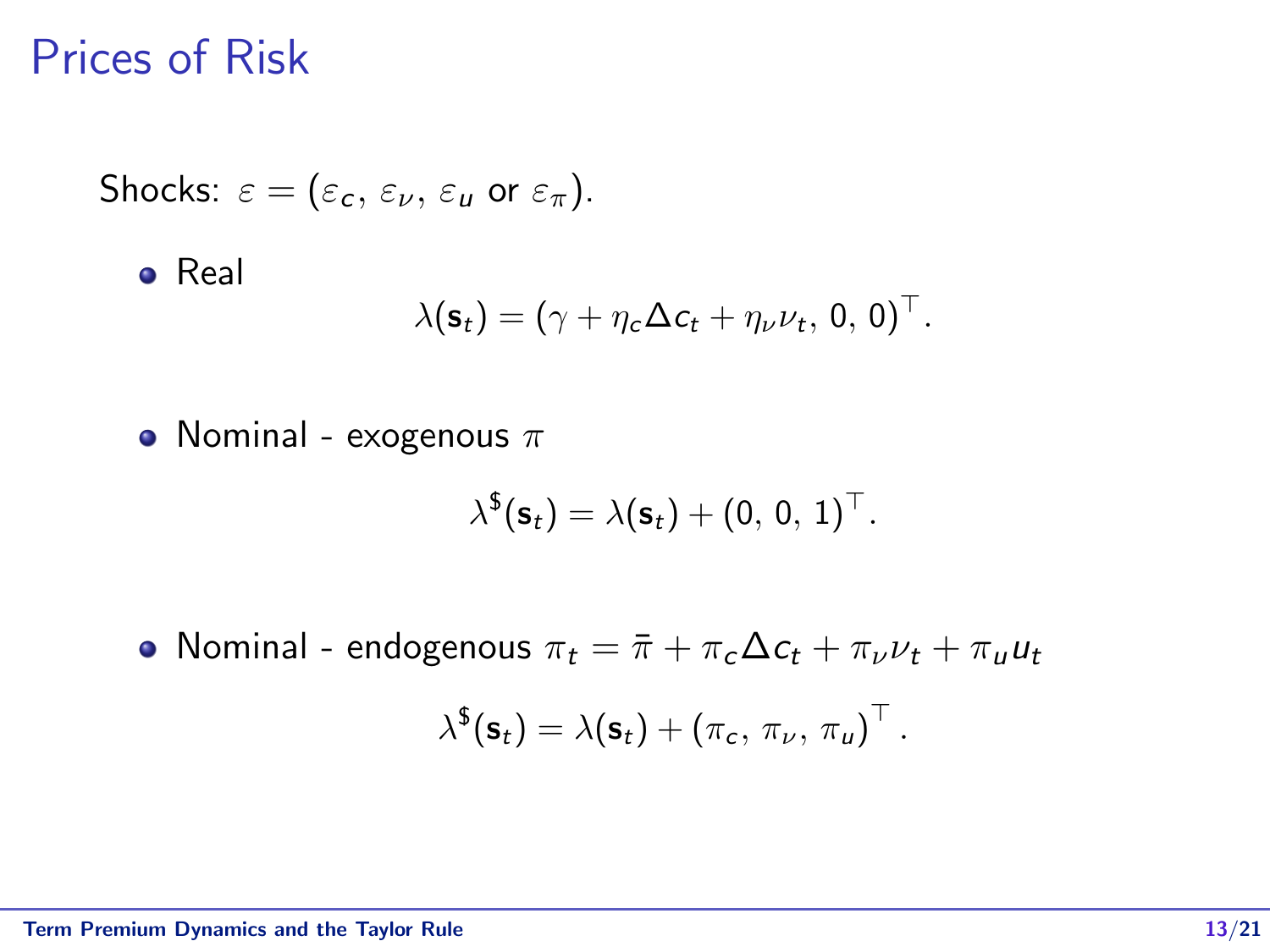#### Inflation & Term Premiums Driven by Monetary Policy

$$
\mathbb{E}[i_t - r_t] = \dots + \mathbb{E}[\text{cov}_t(\log M_{t+1}, \pi_{t+1})], \text{ where}
$$

$$
\mathbb{E}[\text{cov}_t(\log M_{t+1}, \pi_{t+1})] = -\pi_c(\gamma + \eta_c \theta_c)\sigma_c^2
$$

$$
\mathbb{E}[i_t^{(2)} - i_t] = ... + \frac{1}{2} \mathbb{E}[\text{cov}_t(\log M_{t,t+1}^{\$}, i_{t+1})], \text{ where}
$$
  

$$
\mathbb{E}[\text{cov}_t(\log M_{t,t+1}^{\$}, i_{t+1})] = -(\gamma + \pi_c)(\gamma + \pi_c + \eta_c \theta_c)(\phi_c - \eta_c \sigma_c^2)\sigma_c^2 + (-) \text{ Term.}
$$

• 
$$
\pi_c = \frac{\gamma(\phi_c - \sigma_c^2 \eta_c) - i_c}{i_{\pi} - (\phi_c - \sigma_c^2 \eta_c)} < 0
$$
 if

- A weak response to inflation or
- A strong response to consumption growth.
- An upward sloping nominal curve is driven by  $\pi_c$ .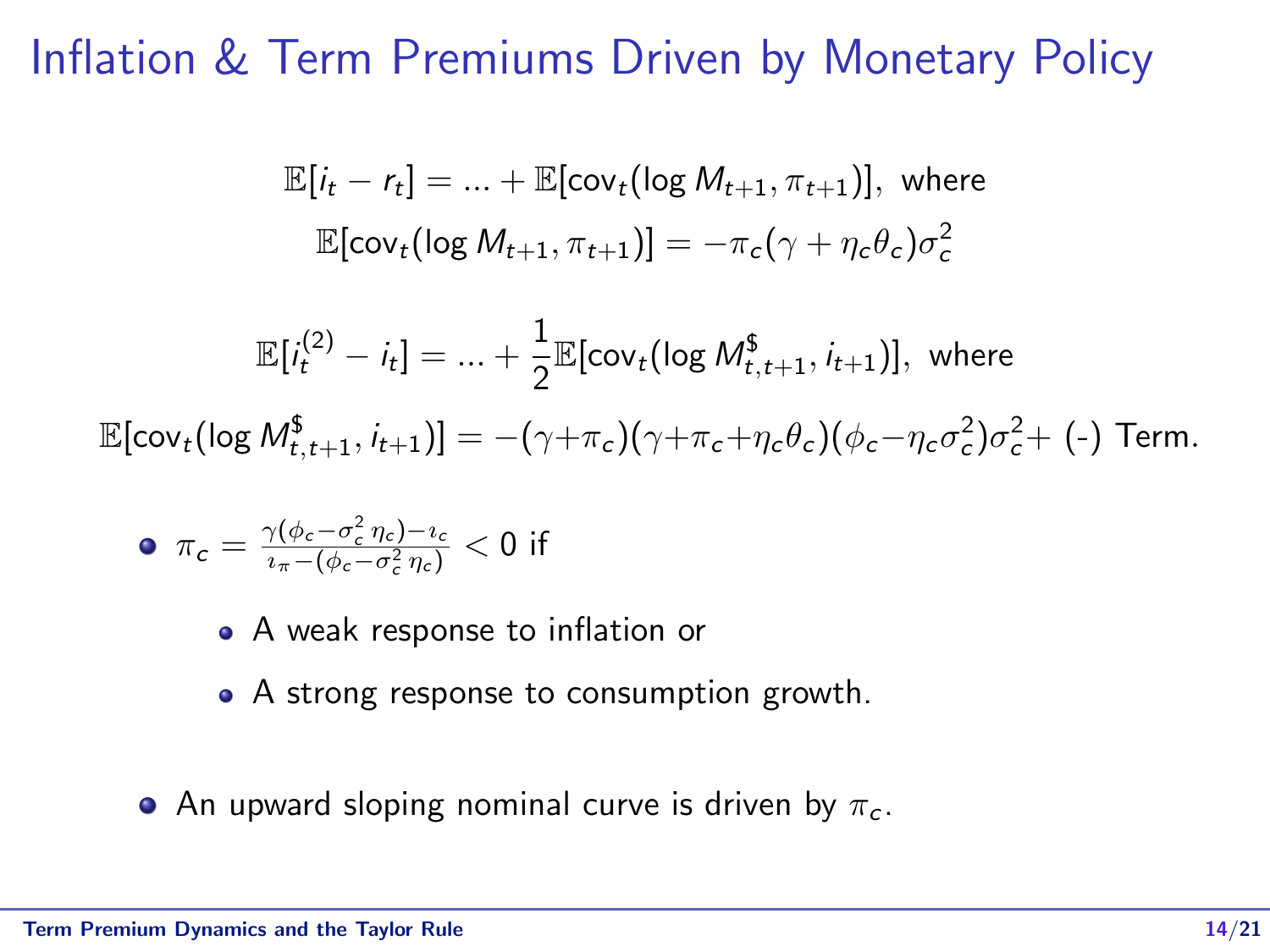## Calibration

- Calibrate the exogenous & endogenous inflation models to quarterly U.S. data (1971:3 to 2005:4).
	- Zero coupon yields (3 months 10 years).
	- Per capita consumption of nondurables & services.
	- Inflation from methodology in Piazzesi & Schneider (2006).
- Both models calibrated to share the same real dynamics.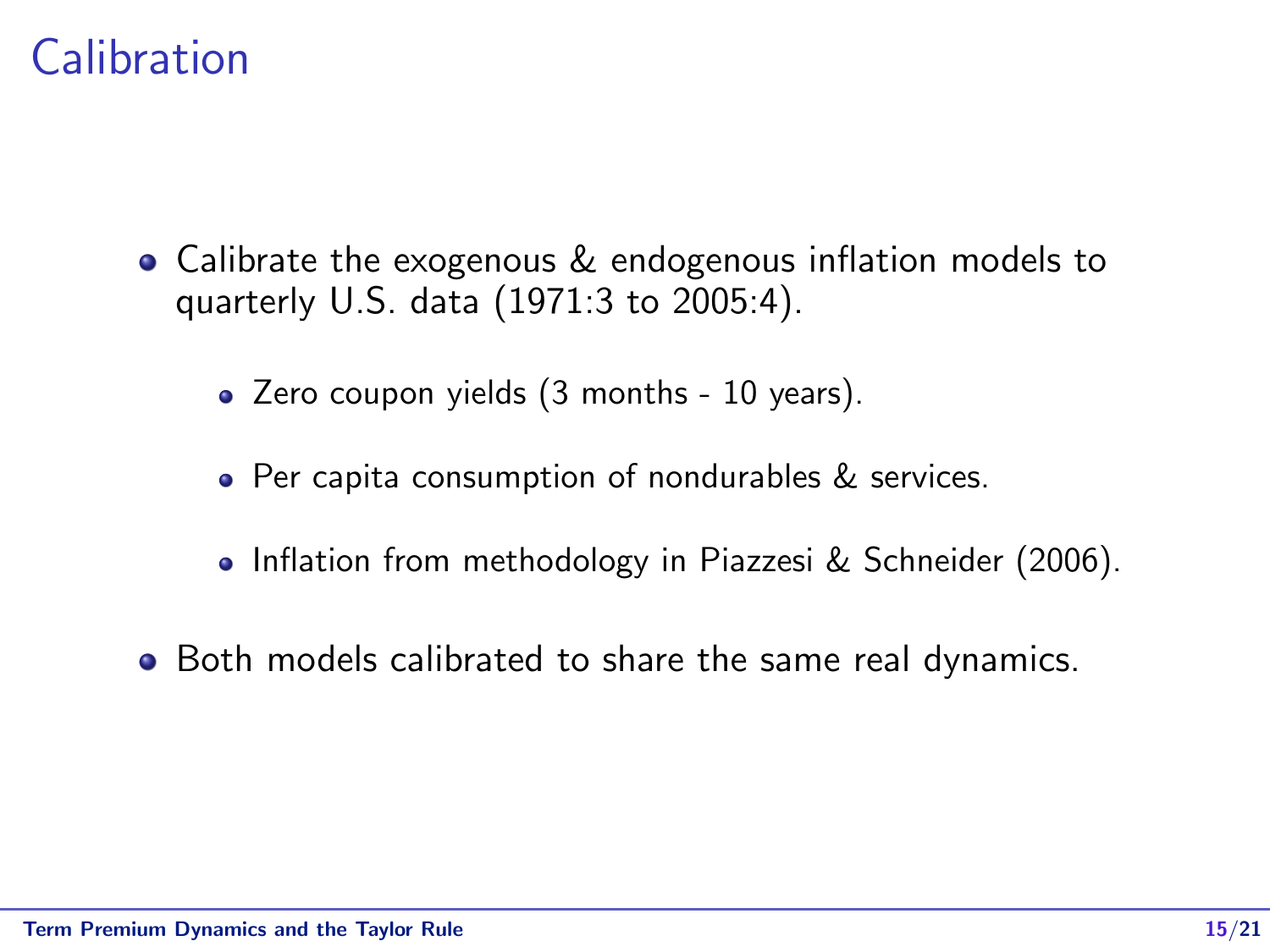## Calibration - Fitted Policy Rule Parameters

- Policy rule responds positively to consumption and inflation.
- Endogenous corr $(\Delta c_t, \pi_t) < 0$ .
- Highly persistent policy shock captures long bond volatility.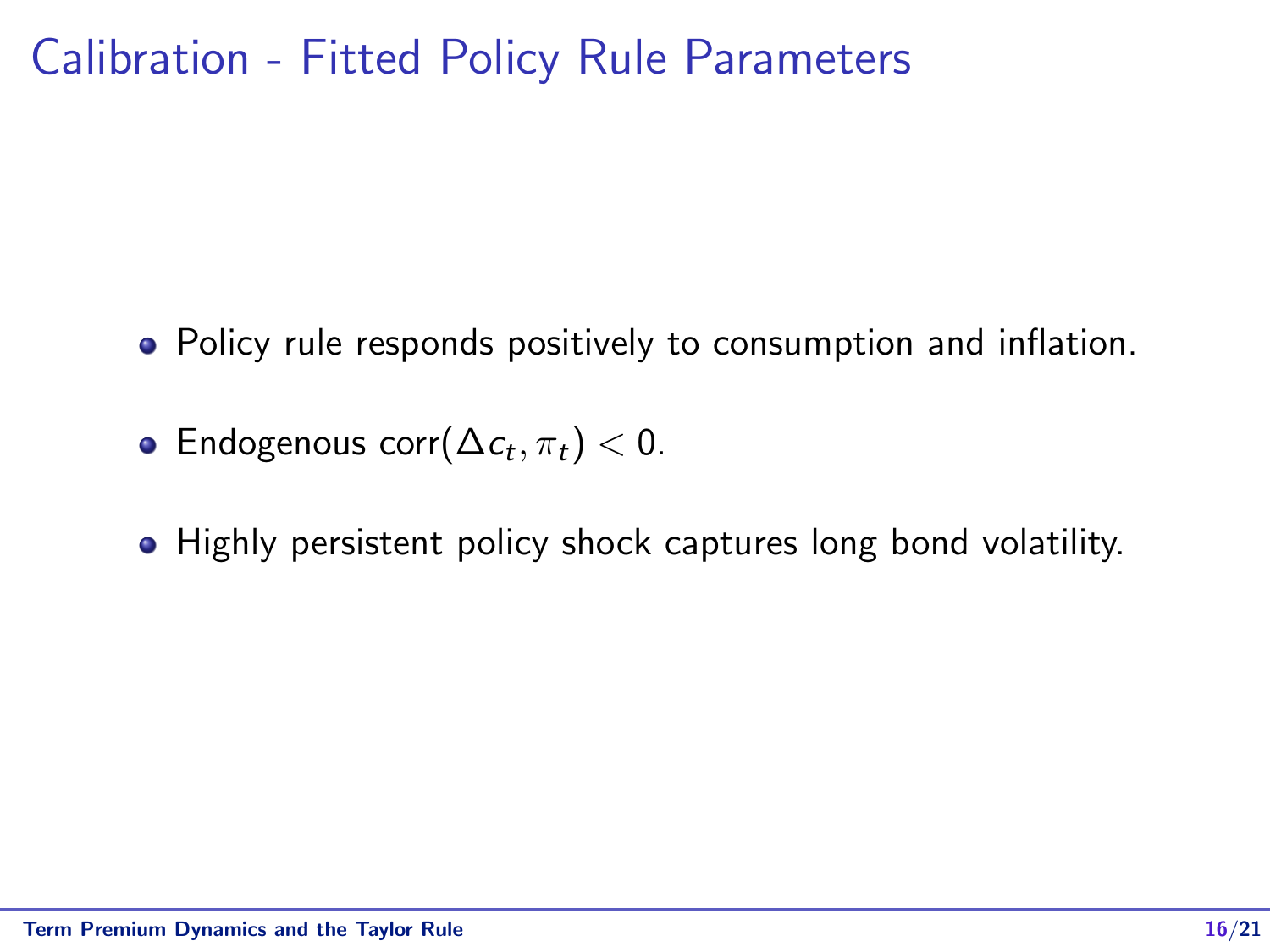Calibration - Fitted Preference Parameters

- Habit  $n_c < 0$ :
	- Upward-sloping yield curve,
	- Countercyclical price of risk.
- Taste shock  $v_t$ :
	- Short rate volatility through  $\eta_{\nu}$ ,
	- Intermediate maturity volatilities through  $\phi_{\rm v}$ .
- No external habit model interpretation though:
	- Affine-class restriction invokes tensions on parameters to achieve upward sloping yield curves.
	- Model does not deliver countercyclical real yields.
	- Model requires a taste shock to fit volatilities.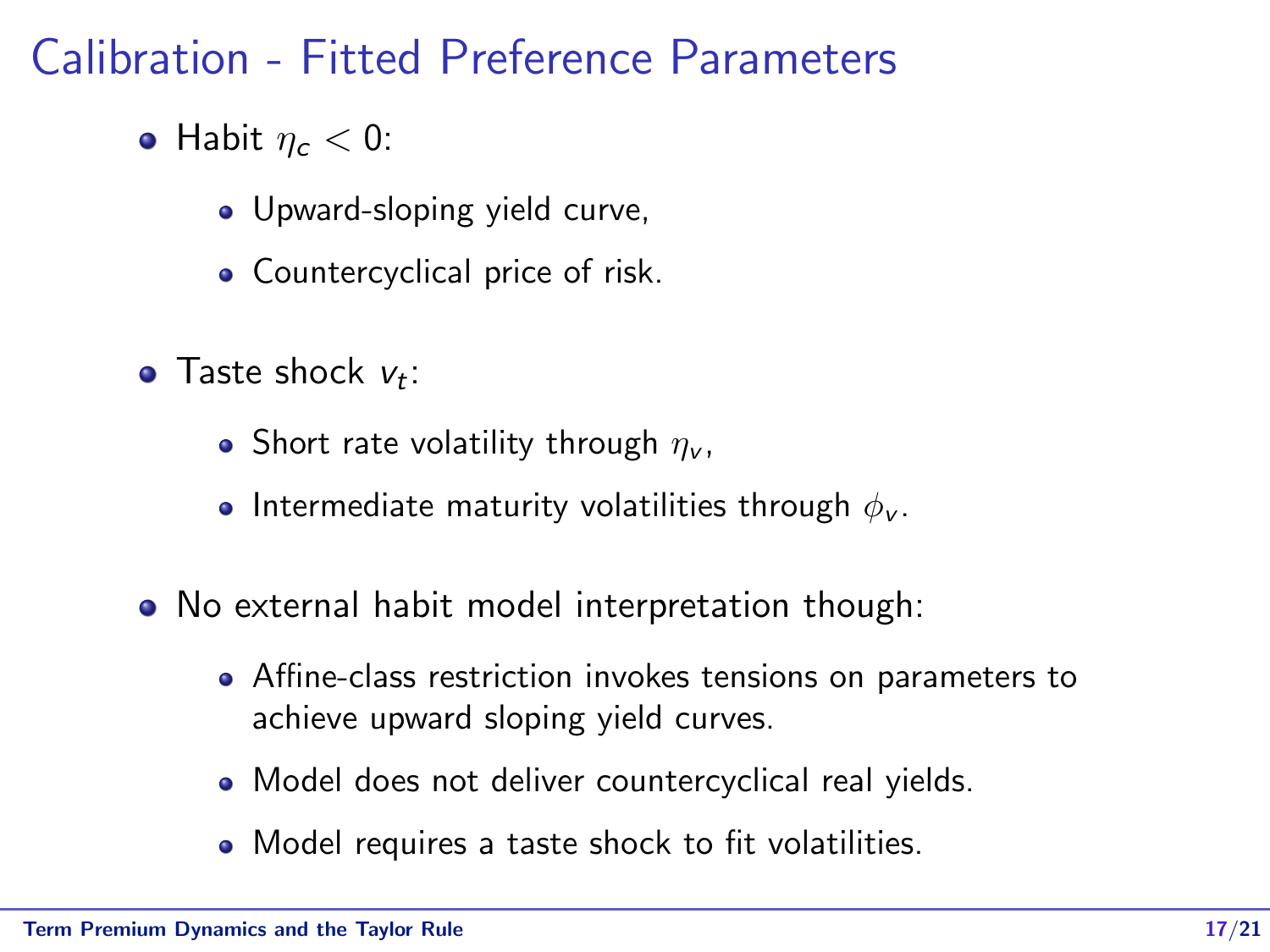# Nominal Yield Curve Nominal Yield Curve

Highly autocorrelated policy shocks explain long rate volatility.



∗: 1971-2005 ∗: 1971-2005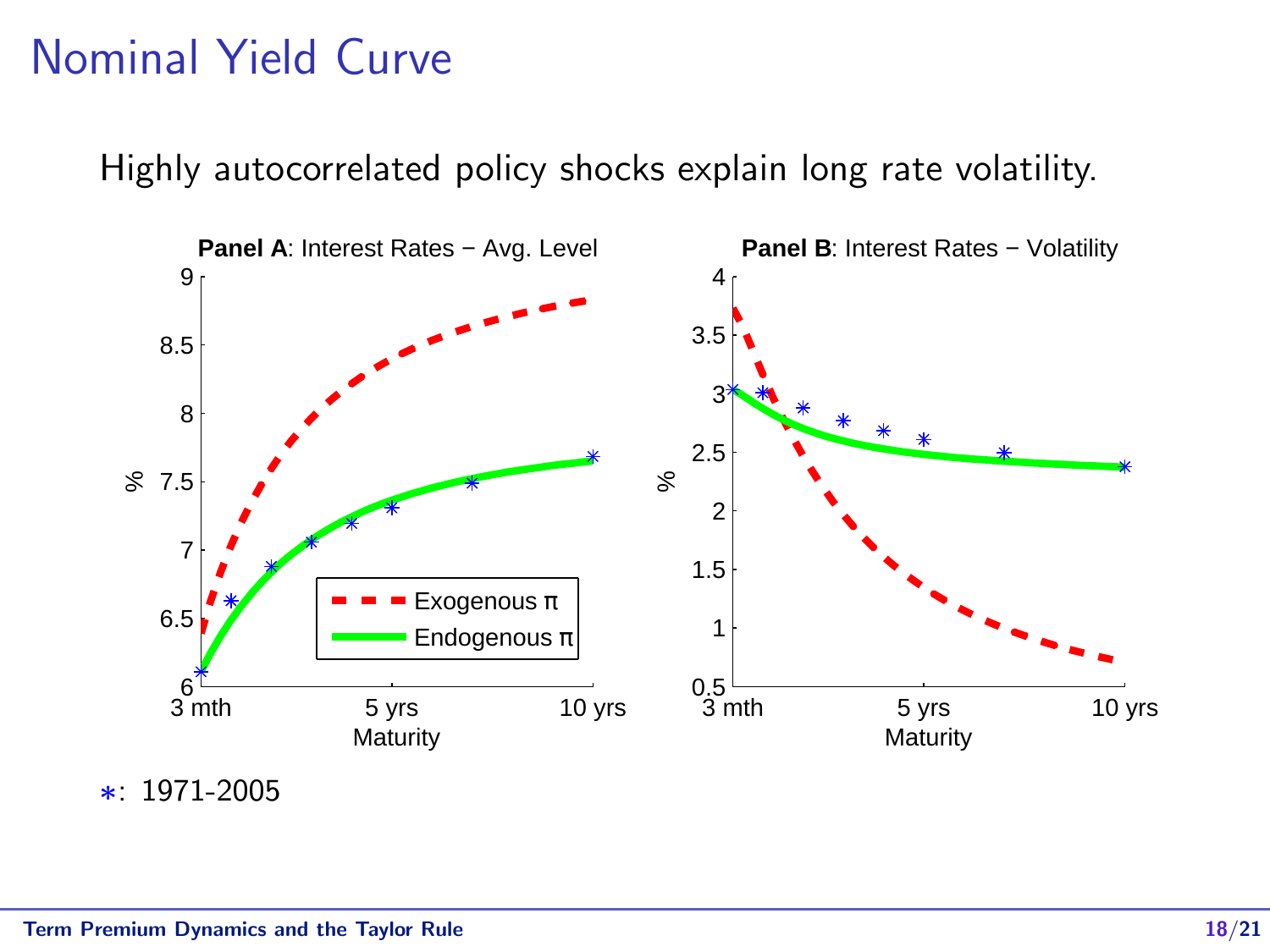## Two Policy Experiments

Increase the reaction coefficients to  $(1)$  inflation &  $(2)$ consumption growth to match the average short-term rate (1987-2005).

| Baseline:            | $i_t = -0.007 + 0.79\Delta c_t + 1.68\pi_t + u_t.$ |
|----------------------|----------------------------------------------------|
| $\Delta\imath_\pi$ : | $i_t = -0.007 + 0.79\Delta c_t + 2.14\pi_t + u_t.$ |
| $\Delta i_{c}$ :     | $i_t = -0.007 + 1.07\Delta c_t + 1.68\pi_t + u_t.$ |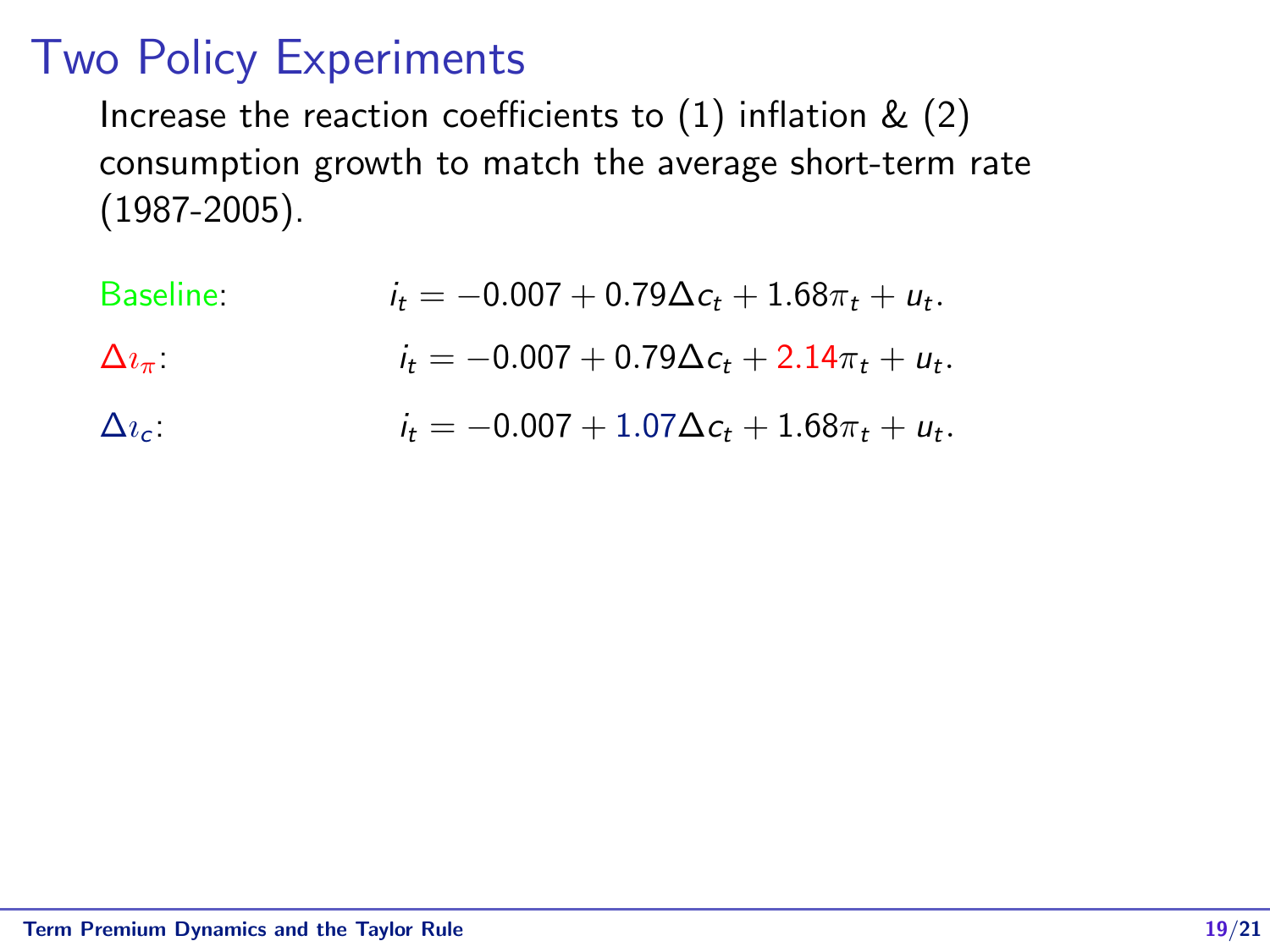## Two Policy Experiments Two Policy Experiments

Increase the reaction coefficients to  $(1)$  inflation  $\&$   $(2)$ consumption growth to match the average short-term rate consumption growth to match the average short-term rate (1987-2005). (1987-2005).



∗: 1971-2005, ◦: 1987-2005 ∗: 1971-2005, ◦: 1987-2005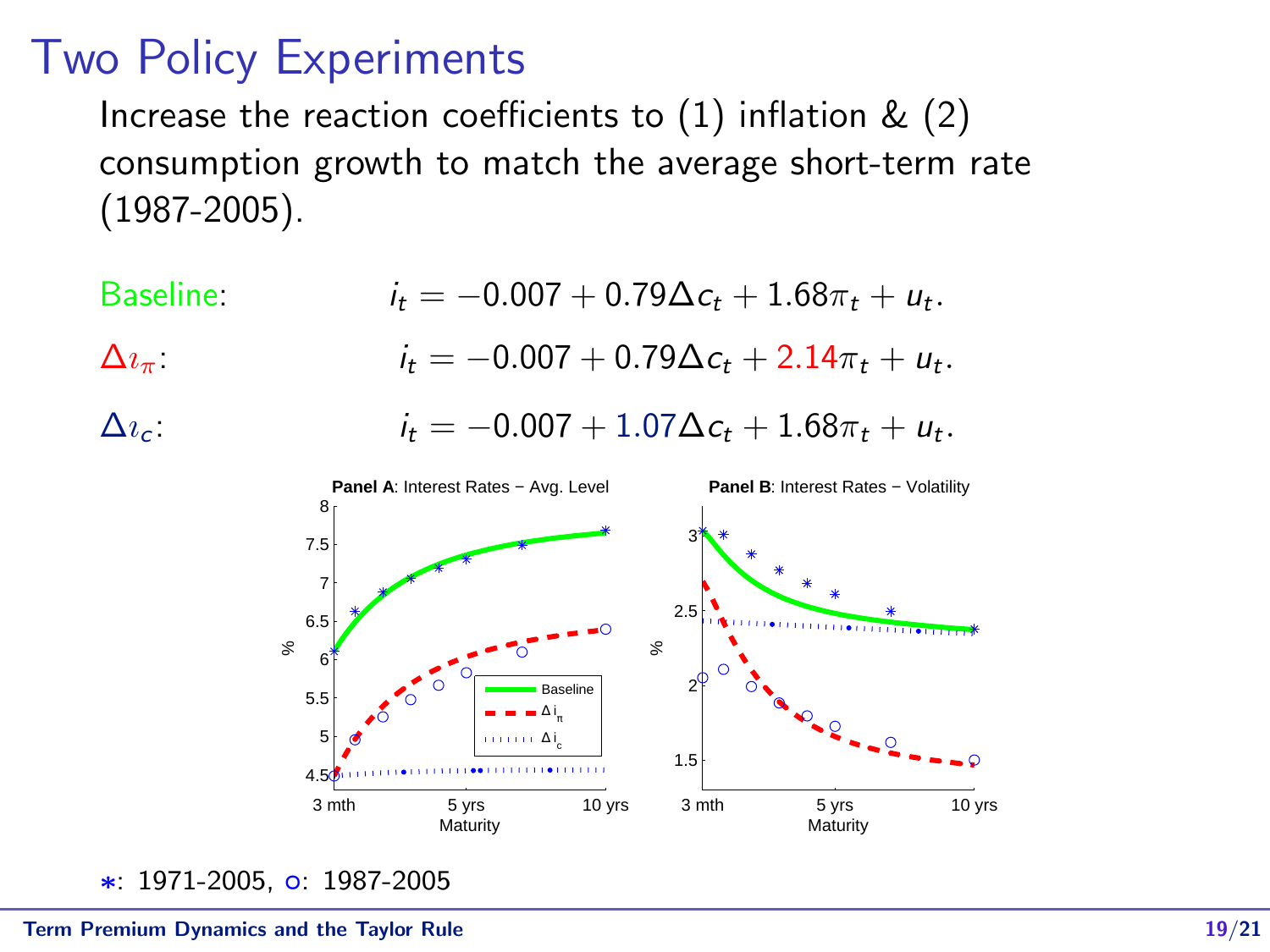## Policy Experiment

Changes in the dynamics of inflation are consistent with a more aggressive reaction to inflation.

|                                        | Data            | Policy Experiment |                 |                |              |
|----------------------------------------|-----------------|-------------------|-----------------|----------------|--------------|
|                                        | $(1971 - 2005)$ | $(1987 - 2005)$   | <b>Baseline</b> | $\Delta i_\pi$ | $\Delta i_c$ |
| $\mathbb{E} [\Delta c_t] \times 4$ (%) | 1.98            | 1.83              | 1.98            | 1.98           | 1.98         |
| $\mathbb{E}[\pi_t] \times 4$ (%)       | 4.46            | 2.95              | 4.42            | 2.71           | 3.11         |
| $\sigma(\Delta c_t) \times 4$ (%)      | 1.74            | 1.35              | 1.74            | 1.74           | 1.74         |
| $\sigma(\pi_t) \times 4$ (%)           | 2.66            | 1.26              | 2.69            | 1.80           | 2.67         |
| $corr(\Delta c_t, \Delta c_{t-1})$     | 0.41            | 0.28              | 0.41            | 0.41           | 0.41         |
| $corr(\pi_t, \pi_{t-1})$               | 0.84            | 0.54              | 0.85            | 0.70           | 0.90         |
| corr $(\Delta c_t, \pi_t)$             | $-0.33$         | $-0.17$           | $-0.18$         | $-0.17$        | $-0.41$      |